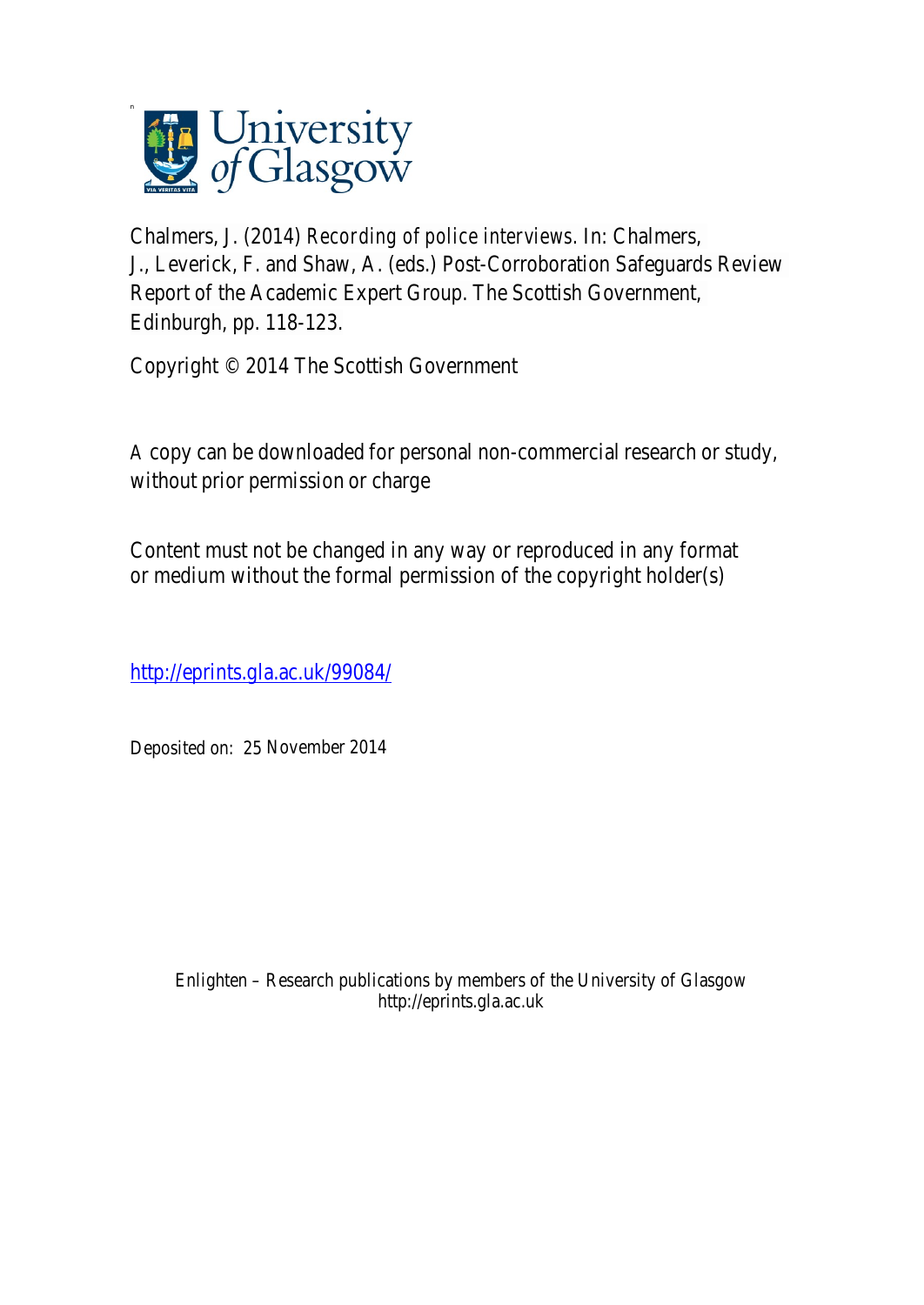#### **CHAPTER 10: RECORDING OF POLICE INTERVIEWS**

#### **James Chalmers**

## **10.1 Introduction**

The recording of interviews by the police is not expressly part of the (non-exhaustive) remit of the Post-Corroboration Safeguards Review. The extent to which interviews are recorded was, however, suggested from within the Reference Group as an appropriate topic for the Review's consideration during the course of the Review's work, and Lord Bonomy asked the expert group to address this issue as part of its report. Given the stage at which this issue was raised, this chapter is, in comparison to other parts of this report, a relatively brief analysis.

## **10.2 The concern giving rise to the inclusion of this topic**

In Scotland, there is no general published guidance on when police interviews should be recorded, either in audio or visual form.<sup>1</sup> Although the ACPOS Manual of Guidance on Solicitor Access,<sup>2</sup> published in the light of *Cadder v HM Advocate,*<sup>3</sup> contains detailed guidance on the issue of access to a solicitor, it does not directly address the question of how the interview should be conducted, including how it should be recorded (audio, visually, or in writing). The expert group has been advised that there are no strict rules on this matter.

It has been suggested to the expert group by a criminal defence practitioner that, as a consequence, only interviews conducted by CID officers are audio (or visually) recorded, and that recording is otherwise carried out in notebook form, often in a dedicated interview room where recording facilities are available. While we are not in a position to give an authoritative account of practice in this area, that is not of direct relevance to the question of what is desirable as a matter of principle, although it may – as explained below – be relevant to the question of what recommendations might usefully be made.

## **10.3 Some further background: the work of the CPT**

The Committee for the Prevention of Torture has, in its work examining the conditions in which persons are detained across Europe,<sup>4</sup> consistently pressed for electronic recording of police interviews.<sup>5</sup> It has previously expressed concern about the extent to which police interviews are

l

<sup>&</sup>lt;sup>1</sup> There is, however, a UK-wide *Code of Practice for the Video Recording with Sound of Interviews of Persons Detained under Section 41 of, or Schedule 7 to, the Terrorism Act 2000 and Post-Charge Questioning of Persons Authorised under Sections 22 or 23 of the Counter-Terrorism Act 2008* (2012).

<sup>2</sup> ACPOS, *Manual of Guidance on Solicitor Access,* version 1.2 (2011).

<sup>&</sup>lt;sup>3</sup> [2010] UKSC 43.

<sup>&</sup>lt;sup>4</sup> Under the European Convention for the Prevention of Torture and Inhuman or Degrading Treatment or Punishment (1987).

<sup>&</sup>lt;sup>5</sup> See A Birtles, "The European Committee for the Prevention of Torture and the electronic recording of police interviews with suspects" (2001) 1 HRLR 67.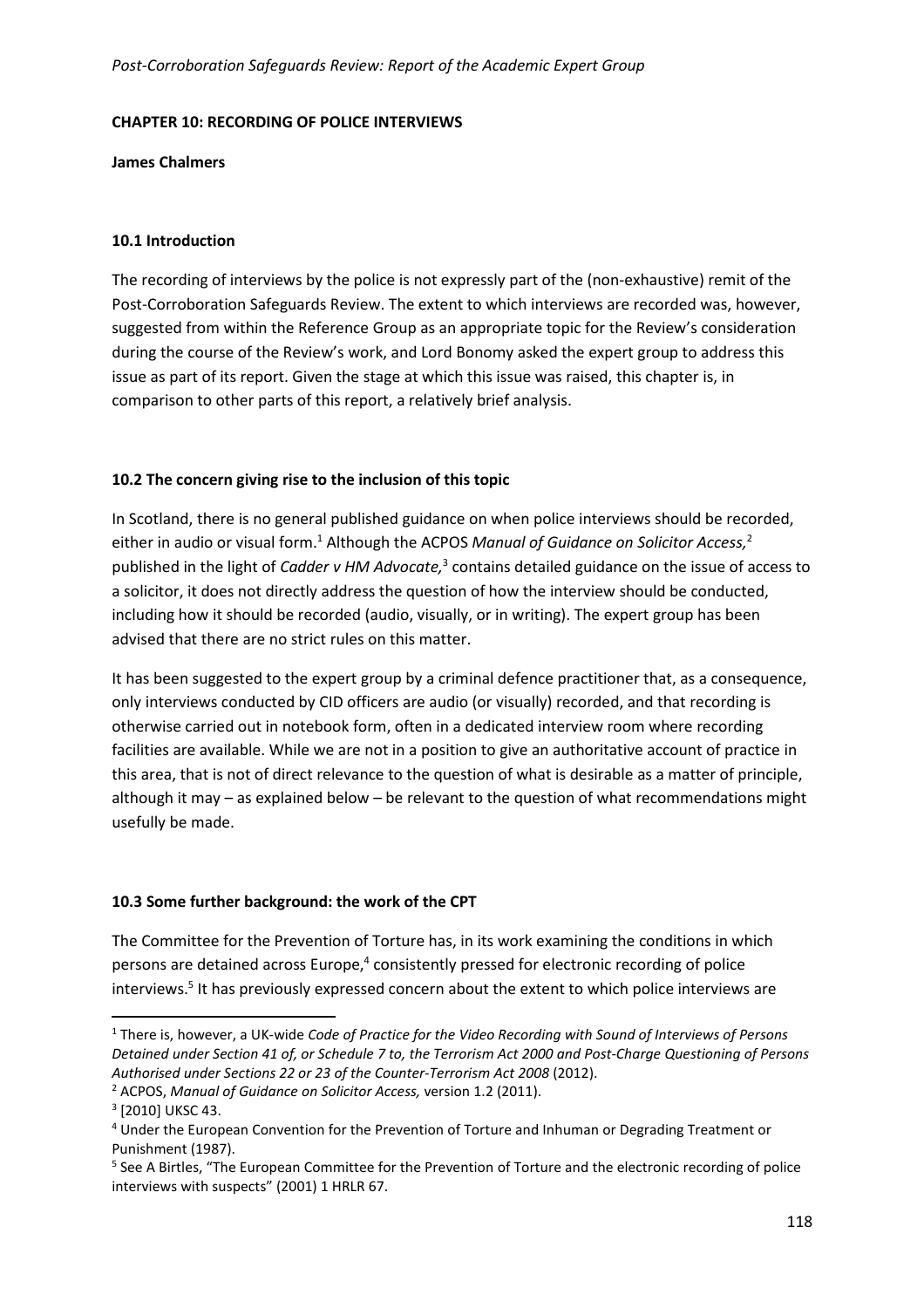## *Post-Corroboration Safeguards Review: Report of the Academic Expert Group*

recorded in Scotland. In 2005, the Committee for the Prevention of Torture published a report following a 2003 visit to the UK and Isle of Man. In recommendations relating to Scotland – where, notably, it expressed concern about the lack of any right of access to legal assistance during a police interview<sup>6</sup> – it added:<sup>7</sup>

... the Committee welcomes the fact that, in Scotland, all Criminal Investigation Department interviews are now audio recorded and that police forces are working towards the audio recording of all interviews; **it can only encourage the authorities to have this done at the earliest opportunity.** Further, the CPT has been informed that individual police forces may introduce video recording of interviews if they have the resources to do so.

The Government's response stated, however, that it considered "existing practices with regard to the tape recording of interviews should continue to be observed".<sup>8</sup> A further CPT report published in 2014 did not make any reference to the recording of interviews.<sup>9</sup>

#### **10.4 Practice in England and Wales**

In England and Wales, a code (Code E) issued under the Police and Criminal Evidence Act 1984 requires that audio recording be used at police stations in respect of any interview with a person cautioned in respect of any indictable offence, including an offence triable either way.<sup>10</sup> (An offence triable either way is one which can be tried either with a jury in the Crown Court or without a jury in the magistrates' court.) The custody officer may authorise the interviewer not to audio record the interview in limited circumstances: where equipment has failed or is unavailable, $^{11}$  or if it is "clear from the outset there will not be a prosecution".<sup>12</sup>

The limitation of the requirement of audio recording to offences which are indictable or triable either way means, broadly speaking, that interviewing is not required in respect of offences for which the maximum sentence is six months' imprisonment or less, that being the maximum sentence which can be imposed by a magistrates' court.<sup>13</sup>

l

<sup>6</sup> *Report to the United Kingdom Government to the report of the European Committee for the Prevention of Torture and Inhuman or Degrading Treatment or Punishment (CPT) on its visit to the United Kingdom and the Isle of Man from 12 May to 23 May 2003,* CPT/Inf (2005) 1 para 53.

<sup>&</sup>lt;sup>7</sup> Para 59, emphasis in original.

<sup>8</sup> *Response of the United Kingdom Government to the report of the European Committee for the Prevention of Torture and Inhuman or Degrading Treatment or Punishment (CPT) on its visit to the United Kingdom and the Isle of Man from 12 May to 23 May 2003*, CPT/Inf (2005) 2 para 146.

<sup>9</sup> *Report to the Government of the United Kingdom on the visit to the United Kingdom carried out by the European Committee for the Prevention of Torture and Inhuman or Degrading Treatment or Punishment (CPT) from 17 to 28 September 2012,* CPT/Inf (2014) 11.

<sup>10</sup> PACE Code E para 3.1. The Crown Prosecution Service's Legal Guidance Manual includes a section on "Tape Recorded Interviews", available at *http://www.cps.gov.uk/legal/s\_to\_u/tape\_recorded\_interviews/*.

 $11$  Code E para 3.3(a): cases where recording is "not reasonably practicable because of equipment failure or the unavailability of a suitable interview room or recording equipment and the authorising officer considers, on reasonable grounds, that the interview should not be delayed".

 $12$  Code E para 3.3(b). For cases where the interviewee refuses to go into or remain in a suitable interview room, see s 3.4.

<sup>13</sup> Powers of Criminal Courts (Sentencing) Act 2000 s 78.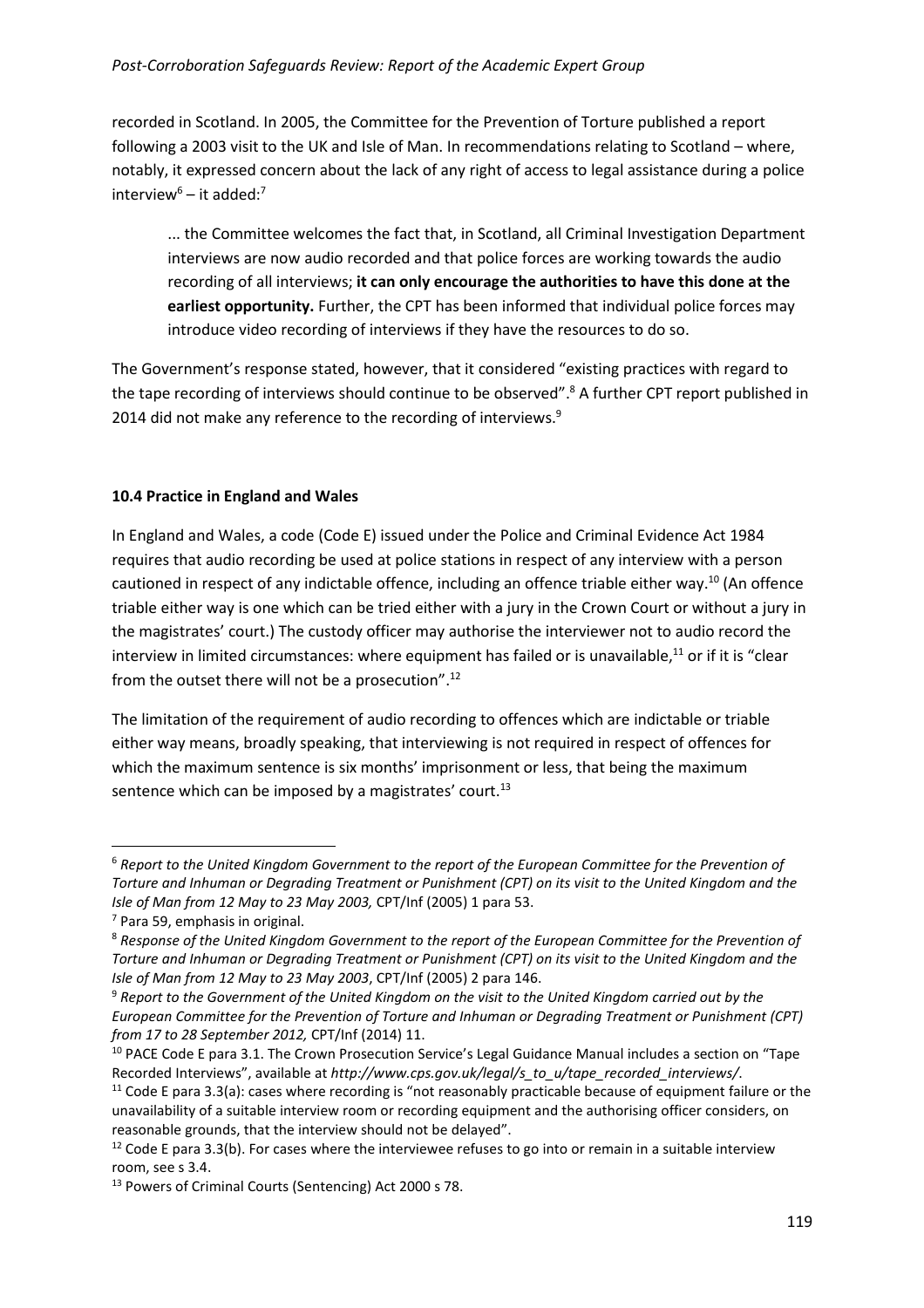The Code of Practice may (along with others) be traced back to the report of the Royal Commission on Criminal Procedure in 1981.<sup>14</sup> The Commission set out the problem which it faced in respect of the recording of interviews as follows:<sup>15</sup>

The frequency of challenges to the police record of interviews is said to make it essential to have some sort of independently validated record in order, in the eyes of some, to prevent the police from fabricating confessions or damaging statements, or, in the eyes of others, to prevent those who have in fact made admissions subsequently retracting them. It is the 'verbals' which give rise to most concern, that is the remarks which are attributed to the suspect in the police officer's subsequent note of the interview but which the suspect is not prepared to endorse by making a written statement under caution. Indeed it is argued by the Circuit Judges that the present methods of recording interviews are themselves the cause of a substantial number of acquittals of apparently guilty defendants. Many of our witnesses also point to the waste of court time caused by disputes about statement evidence.

This language represents particular concerns and practices that existed around the time of the Commission's work, rather than any kind of universal analysis about the advantages and disadvantages of recording interviews. Nevertheless, it demonstrates that recording of interviews is a practice which can potentially be of benefit to all parties in the criminal justice system. The Scottish courts have acknowledged that the absence of audio or video recording may place the finder of fact at "a huge disadvantage" when drawing conclusions regarding the suspect's answers.<sup>16</sup> As the Commission noted, recording gives rise to concerns of cost, $^{17}$  although it might be hoped that modern technology has reduced those somewhat (at least in relation to recording itself, but not necessarily summation or transcription).

The Commission was able to draw upon an empirical research study which had been carried out to assist its work, along with other empirical work on English practice, to establish the manner in which police interviews took place and the extent to which the accuracy of statements was challenged. It noted that the amount of court time spent on challenges to statements "[did] not seem to be as great as is supposed", $^{18}$  but regarded such challenges as an undesirability which could be avoided by improving police practice in recording statements.<sup>19</sup> It made a variety of recommendations relating to the improvement of written note taking and discussed the advantages and disadvantages of tape recording (referring to an experiment which the Scottish police had carried out in this regard).<sup>20</sup>

After reviewing a number of other issues relating to police questioning, the Commission recommended that there should be a code of practice, which would "provide strengthened

l

<sup>&</sup>lt;sup>14</sup> The Royal Commission on Criminal Procedure: Report (Cmnd 8092: 1981). On the Codes of Practice more generally, see M Maguire, "Regulating the police station", in M McConville and G Wilson (eds), *The Handbook of the Criminal Justice Process* (2002) 75 at 80-81.

<sup>15</sup> *The Royal Commission on Criminal Procedure: Report* (n 14) para 4.2.

<sup>16</sup> *Beattie v HM Advocate* 2009 JC 144 at para 83.

<sup>17</sup> *The Royal Commission on Criminal Procedure: Report* (n 14) para 4.2.

<sup>18</sup> Para 4.7.

<sup>19</sup> Para 4.9.

<sup>20</sup> Para 4.17.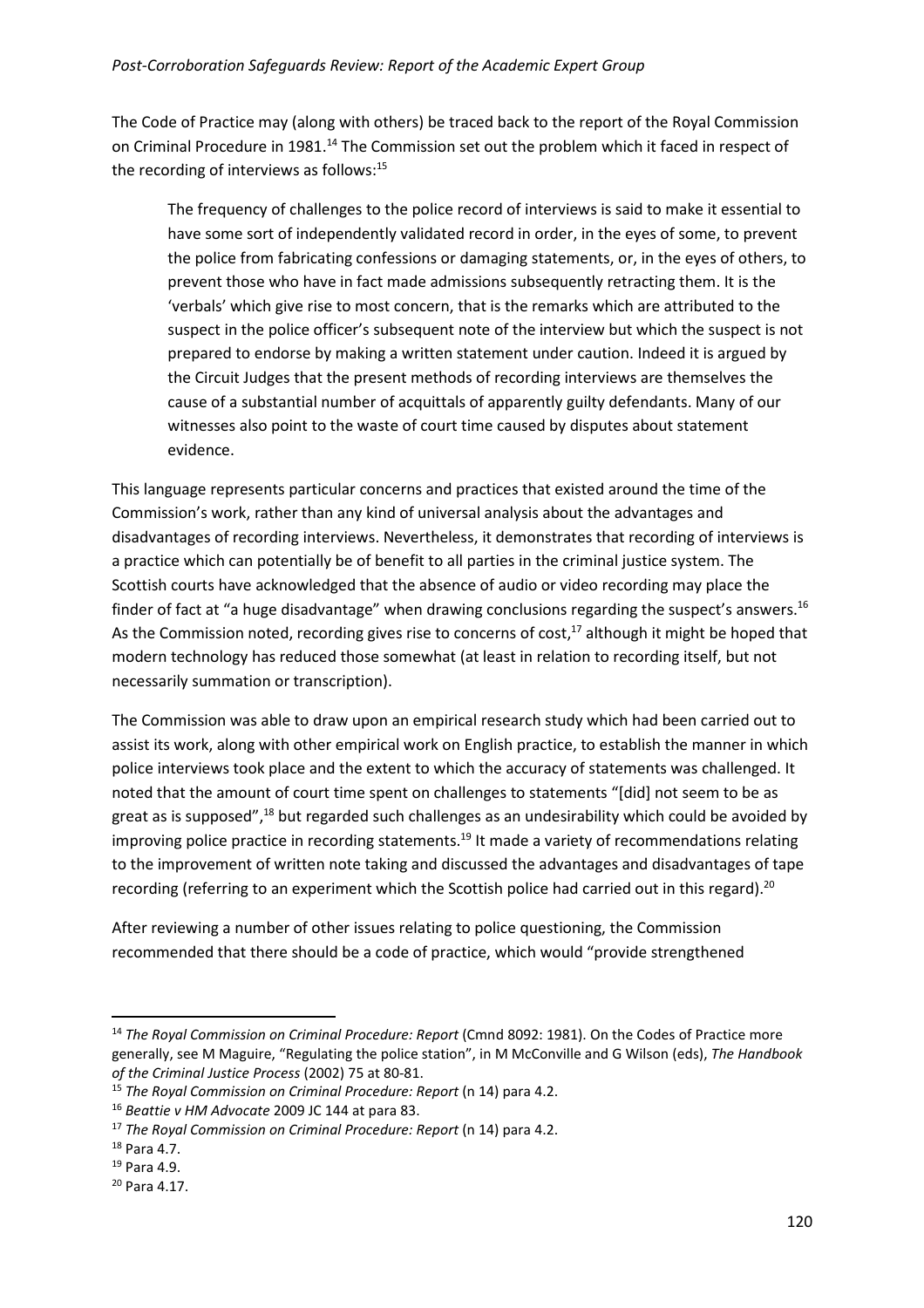safeguards to the suspect and clear and workable guidelines for the police".<sup>21</sup> "The sort of provisions we have in mind should take realistic account of the pressures upon the police and upon suspects and should, therefore, have some degree of flexibility built into them, but exercise of that flexibility should be only upon reasonable grounds and should be accountable."<sup>22</sup>

# **10.5 The PACE Codes of Practice: the legal framework**

Section 60 of the Police and Criminal Evidence Act 1984 requires the Secretary of State to issue a code of practice in connection with the tape-recording of police interviews, while section 60A empowers the Secretary of State to issue an additional code of practice for visual recording (which has been done).<sup>23</sup> More generally, section 66(1) of the Police and Criminal Evidence Act 1984 (as amended) provides as follows:

The Secretary of State shall issue codes of practice in connection with –

- (a) the exercise by police officers of statutory powers (i) to search a person without first arresting him; (ii) to search a vehicle without making an arrest; or (iii) to arrest a person;
- (b) the detention, treatment, questioning and identification of persons by police officers;
- (c) searches of premises by police officers; and
- (d) the seizure of property found by police officers on police premises.

Section 67 contains provisions relevant to the making of the Codes of Practice, requiring the Secretary of State to consult certain specified bodies before issuing a code or a revision thereof, and requiring that, in order for the Secretary of State to bring a code into force, a draft of the necessary statutory instrument must be laid before Parliament and approved by a resolution of each House.

## **10.6 Analysis**

The advantages of audio or visual recording are relatively clear and uncontroversial. Such recording will provide a more accurate record of the interview than note taking, and avoids unnecessary dispute about what was said, something which may avoid not just disputes at the trial but prevent unnecessary trials taking place. As the Royal Commission on Criminal Procedure suggested, it is a safeguard both for the police and for the suspect. Against this, of course, the resource implications inherent in the recording of interviews are potentially significant: even if modern technology allows for a recording to be produced with relative ease, transcription of significant numbers of interviews is time consuming and expensive.

 $\overline{\phantom{0}}$ 

<sup>21</sup> Para 4.109.

<sup>22</sup> Para 4.111.

 $23$  PACE Code F. There is no requirement to visually record any interview, but para 3.1 sets out a list of cases in which it might be appropriate to do so.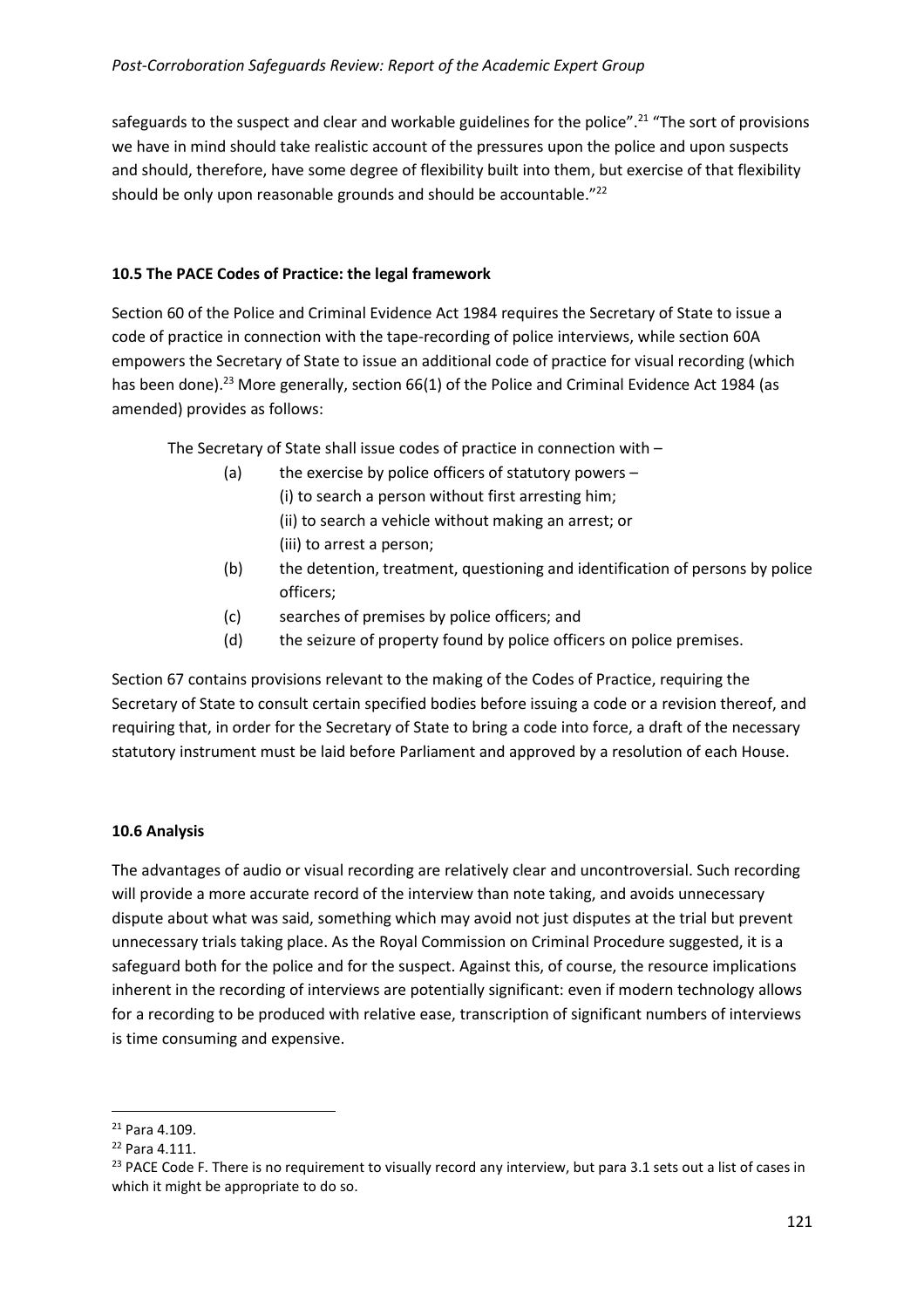In addition, it should be recognised that any process for the recording of interviews will have disadvantages as well as benefits, and it would be dangerous to assume that any one approach is wholly beneficial. As one author puts it, "the creation of the electronic record itself can introduce bias".<sup>24</sup> The manner in which a recording is produced or presented can significantly alter the viewer's perception of it. For example, it is natural to think that a video recording might present the "unvarnished truth", with the advantage of being able to assess the suspect's demeanour in response to questions. However, there are inherent problems. Most obviously, a video recording cannot demonstrate what has happened off-camera prior to the interview.<sup>25</sup> Secondly, it is well known that demeanour when answering questions may in fact be a misleading guide to the truth of the answers offered, $26$  particularly in the stress of the police interview room. $27$  Furthermore, research on the use of videotaped confession evidence suggests that bias and inaccuracy may be introduced by camera perspective, depending on whether the camera is trained on the suspect or the interviewer, or whether a dual camera approach is used.<sup>28</sup> Even where an interview is audio or visually recorded, reliance will at various stages of the criminal justice process necessarily be placed on written records of interviews (whether full transcripts or summaries),<sup>29</sup> and these may themselves be prone to significant error.<sup>30</sup>

None of these reasons are, in themselves, reasons *not* to audio or visually record interviews. They do, however, suggest that care should be taken in establishing the procedures which should be used for the recording of interviews and the way in which the material which is produced is used thereafter. In England and Wales, this function is fulfilled by the relevant PACE codes of practice. The guidance in these codes goes well beyond a simple statement of when recording should take place.

There could be considerable benefits in similar codes of practice being drawn up for Scotland in terms of clarifying procedure and helping to maintain public confidence in the investigative process. That need not involve the Review prescribing the content of any such code in detail. If the principle of a code were accepted, its content would be a matter for the Cabinet Secretary for Justice following discussions with Police Scotland and other interested parties, subject to any specific requirements of consultation which might be prescribed by legislation. Such discussions would, in particular, have to take into account issues of costs and resource constraints on which the expert group has no relevant information. Similar codes might potentially be developed in other areas, particularly in respect of detention itself.

 $\overline{a}$ 

<sup>24</sup> D Simon, *In Doubt: The Psychology of the Criminal Justice Process* (2012) 143.

<sup>&</sup>lt;sup>25</sup> See M McConville, "Videotaping interrogations: police behaviour on and off camera" [1992] Crim LR 532.

<sup>26</sup> See e.g. Simon, *In Doubt* (n 24) ch 5.

<sup>&</sup>lt;sup>27</sup> A Ashworth and M Redmayne, *The Criminal Process*, 4<sup>th</sup> edn (2010) 96.

 $28$  See e.g. G D Lassiter and others, "Evidence of the camera perspective bias in authentic videotaped interrogations: implications for emerging reform in the criminal justice system" (2009) 14 Legal and Criminological Psychology 157; C J Snyder and others, "Videotaped interrogations and confessions: does a dual-camera approach yield unbiased and accurate evaluations?" (2009) 27 Behavioral Sciences and the Law 451.

<sup>&</sup>lt;sup>29</sup> Cf the Crown Prosecution Service's guidance at n 10 above, which contains "listening policies" setting out when Crown Prosecutors should listen to the tape of an interview and when they may rely on written material without doing so.

 $30$  See e.g. J Bedward and J Baldwin, "Summarising tape recordings of police interviews" [1991] Crim LR 671; *Report of the Royal Commission on Criminal Justice* (Cm 2263: 1993) paras 3.73-3.80.